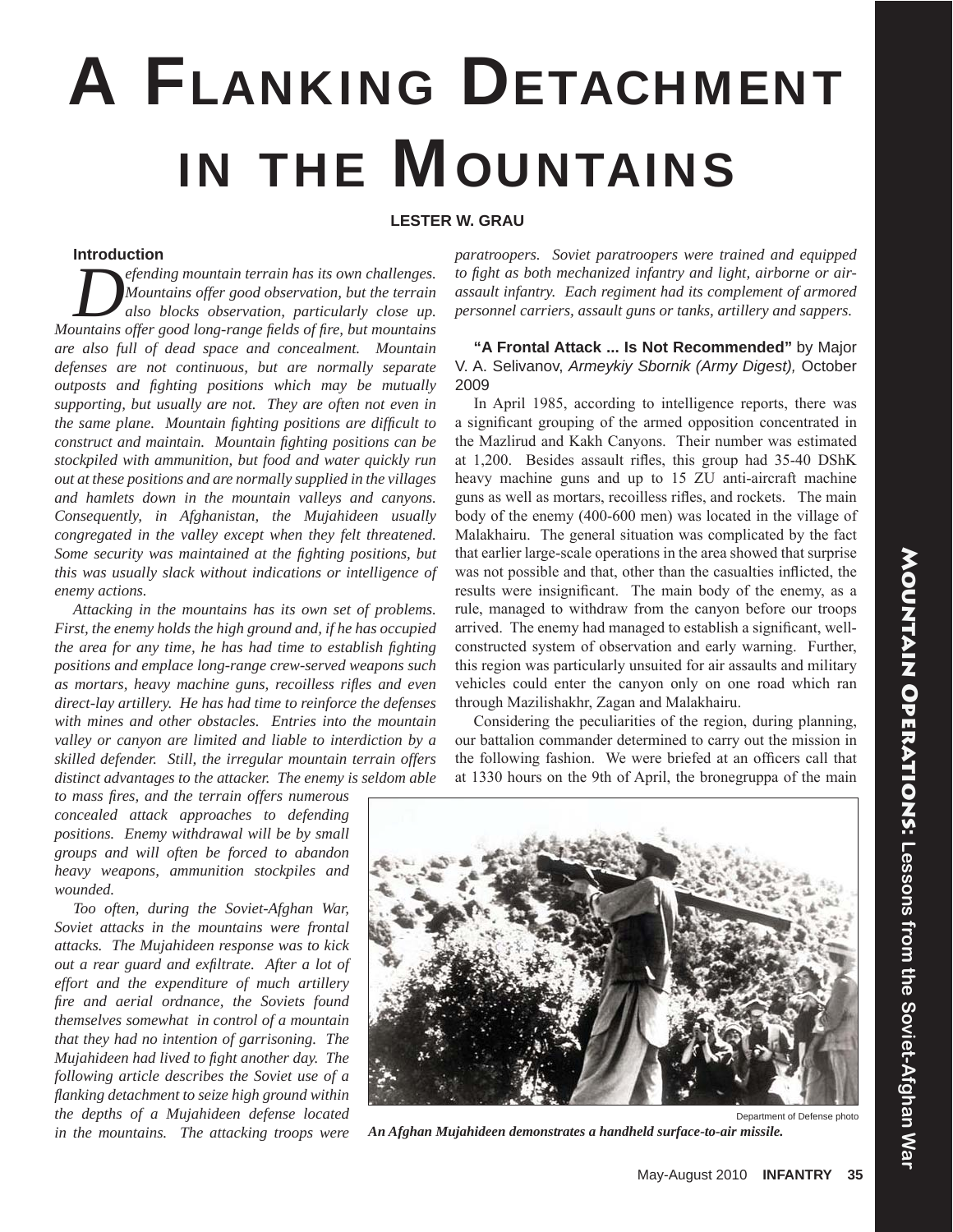body would move from its base camp along the road from the south with the mission of closing in to the village of Mazlishakhr by 1800 hours. My parachute company was ordered to support the departure and movement of the march column. Then, after the column had passed, my company was to return to garrison to carry out guard duty. The combat action to destroy the enemy



grouping was planned for the 10th and 11th of April by moving the bronnegruppa to link up with its paratroopers who would move from the west into the valley.

However, at noon on the 7th of April, my regimental commander, without any witnesses, gave me an order for a totally different plan. The new mission was a follows: At 1600 hours on 8 April, my parachute company would serve as a flanking detachment, and without attracting any attention, would secretly move to the region of Khakfakhai village in order to conduct a route reconnaissance for movement through the Afedshakh Pass. With the advent of darkness, I would leave my combat vehicles on the road, go on foot through the pass, enter into the Mazirrud valley and, by dawn, occupy positions on Khaduzan Mountain. At dawn on 9 April, I would be in position to adjust artillery fire and direct close air support with the goal of creating panic among the assembled Mujahideen and not allowing them to exit the canyon before the main body struck them. While carrying out this mission, very strict attention had to be paid to the secret movement and independent actions since it would be impossible to support my detachment in case we were discovered.

At 1800 hours on the 8th of April, my company was assembled in the designated area near Khakfakhai village. Soon, our observation disclosed that groups of armed men periodically moved on the path through the Afedshakh Pass. There was also a group of eight Mujahideen located in a guard post on that very same pass. Everything appeared calm in the target area. Everyone discussed it and agreed that the "ghosts" [Mujahideen] were not expecting our force. With the onset of darkness, we conducted a radio check with our armored vehicles and our higher headquarters and then I gave the order to begin movement.

We crossed through the pass by 2200 hours, bypassing the guard post to the south without drawing the attention of the Mujahideen. During night time, this post was a main [security] link. They were tied in with other posts using a complex system of varying signals. Even though these "stinkers" were one of the [security] links, we bypassed them literally in 15 minutes.

Just as we began to descend into the canyon, we lost radio contact with our company bronnegruppa and with our higher headquarters. By all rules of military science, I must immediately either restore communications or return. But then our company's combat mission would not be accomplished. Therefore, I made a decision to continue to move and to restore communications once we reached high ground. I had to make this decision because I knew that if the Mujahideen discovered our company at night, we could only count on ourselves for help.

From the depths of the canyon, we heard the noise of night firing. We were convinced that the Mujahideen were not expecting an appearance of our force and had occupied their fighting positions to sort things out [conducted an alert]. At midnight, we entered the hamlet of Gusak. This is where I, the company commander, made a mistake that might have compromised all our measures for secrecy. Despite the ample number of night-vision devices that we had, we discovered too late that there were two Mujahideen patrols that we barely avoided running into. Taking necessary precautions, we lost about two hours before we exited the village. At 0300 hours, the company assembled at the foot of Khaduzan Mountain.

The heavens were clear and things were now visible thanks to the appearance of the moon. This additional lighting "worked" to the enemy's advantage and forced us to hurry up. The first platoon, commanded by Senior Lieutenant A. Mikenin, climbed the mountain. After an hour, he reported that his platoon had occupied positions on the heights. I placed two platoons, under the command of Senior Lieutenant V. Plotnikov, in an ambush directed against the hamlet of Gusak, and I followed the path of the first platoon to the top. We established our primary observation post on height 2705.0. I placed Lieutenant Mikenin's platoon on the northern slope and I placed the other two platoons on the southern slope. From these positions, they could also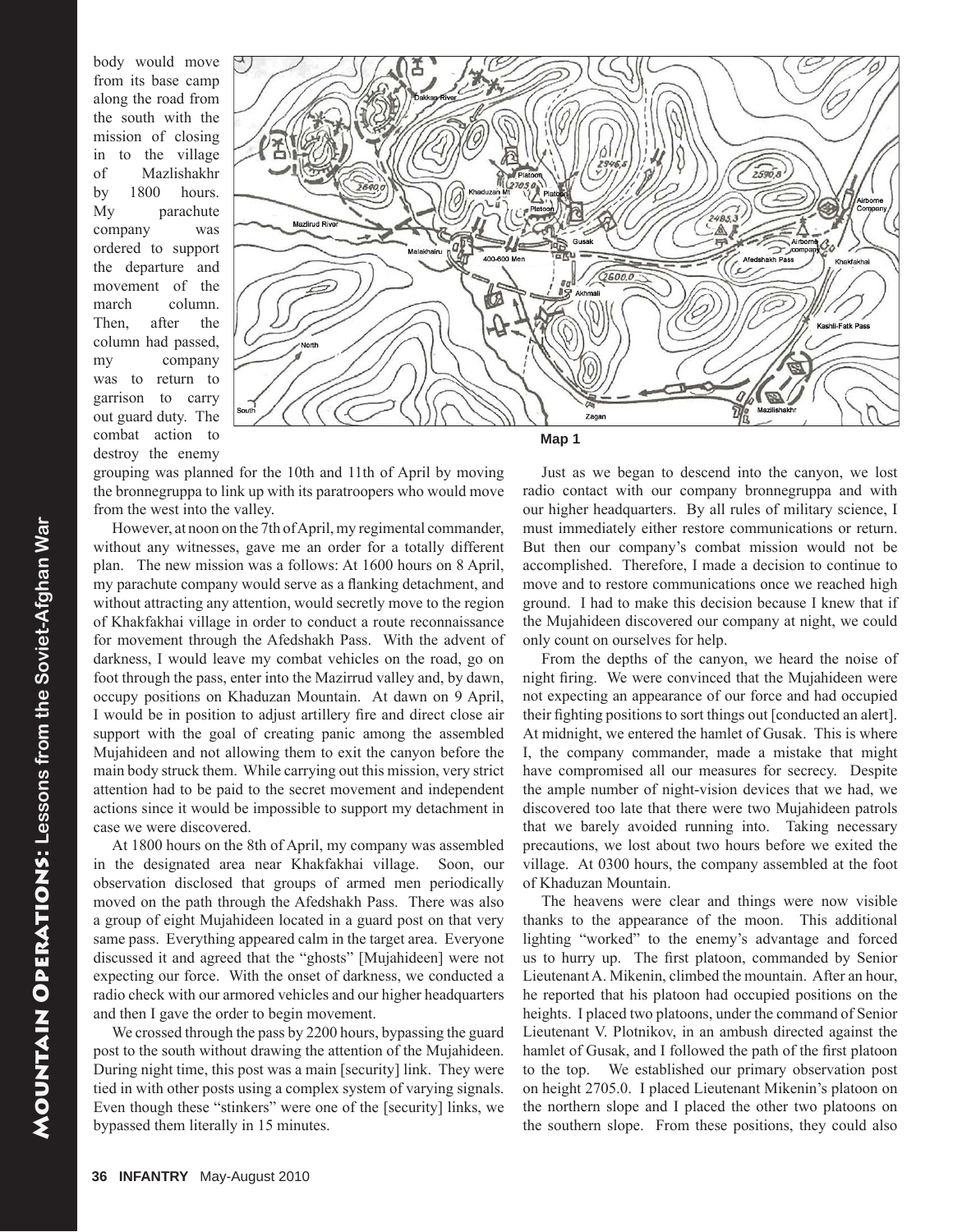interdict paths on the eastern side and partially on the western side, while blocking enemy bands located in the hamlet of Gusak.

At 0500 hours, we were prepared to carry out our mission. At that time we were able to reestablish radio contact. An understrength paratrooper company had secretly crossed 12 kilometers of enemy-controlled territory, assembled in the rear of a strong enemy force and taken the commanding heights. It should be noted that the secret movement of the company was key to the success of the action and the complete lack of company casualties.

On the morning of 9 April, the bronnegrupa of the main body of the battalion inconspicuously passed through the village of Mazilishakhr and began to enter the canyon. Instantly, the signal (three individual shots) repeatedly rang from the mountain slopes from the north to the south and even the west. It announced the arrival of our force. Some 15 to 20 minutes after the signal, a band of 120-200 men emerged from the hamlet of Gusak and began to advance on my company. When the Mujahideen were close to our second and third platoon positions, my paratroopers opened up on them with deadly fire. It caught the enemy completely by surprise and inflicted such heavy casualties on them, that they were unable to offer resistance. The "ghosts" panicked and ran back into the hamlet.

At this point, I should note that the sun was in our eyes and it was hard to find the enemy. After five minutes, the Mujahideen suddenly launched an attempt to break out of the canyon to the northeast. I called artillery fire on them. Again, after a half hour, they attempted to bypass the company to the north and up the southern slope of height 2946.6, but they came under the fire of Senior Lieutenant A. Mikenin's platoon.

From 1400-1500, we conducted two tactical air assaults [with the remaining two companies of paratroopers] on the western side of the canyon. The [bronnegruppa of the] main force, by this time, had already pushed through the hamlet of Gusak. The company's mission was over.

Thinking over our combat action as a flanking detachment in the mountains of Afghanistan, I have arrived at several conclusions. First, in order to conduct combat in similar circumstances, it is necessary to plan to assign an element of the combat formation to be a flanking detachment. It will be able to secretly enter the flank or rear of the enemy without engaging in combat with small subunits and guard posts. It will be able to prevent the enemy withdrawal, hit him with a surprise attack to destroy him and his capabilities in order to facilitate the successful mission accomplishment of the main force.

The experience of conducting such operations shows that most successful flanking detachments are company-sized. Use well-trained subunits and personnel in forming the detachment.

Second, the nature of mountainous terrain prevents small subunits from carrying heavy weapons and ammunition. At the same time, it is necessary to have sufficient fire power to conduct effective fires at various ranges. Besides our assault rifles and sniper rifles, my company carried one AGS-17 and a heavy machine gun. In every squad, we had one AKM assault rifle with the under-barrel grenade launcher. Our ammunition

**Going into the mountains is critical to gaining the initiative and bringing the he fight to the enemy's**  sanctuary ... Flanking detachments are an **excellent way to shape the battlefield and hold the enemy in place for punishment.** 

load was 600-700 rounds per assault rifle and 1200 rounds for the machine gun. Our special gear included some night-vision devices.

The successful actions of a flanking detachment in the mountains is dependent on close, well-planned coordination with the forces and resources of the senior commander. Of primary importance is the support of artillery and aviation as well as agreement on the action with the main force before it departs to carry out its mission. Thus, in the course of combat it is impossible to fulfill the mission without reliable uninterrupted communications. Experience shows that in order to guarantee communications, it is better to establish retransmission stations or simply to use aircraft that are equipped for retransmission.

In conclusion, selection of company-grade officers for assignment to a flanking detachment requires care. You know that they will be required to make independent mission decisions while separated from the main body on unfamiliar territory that is controlled by the enemy. This requires detailed planning and thorough preparation as well as a high degree of individual training. In part, it is absolutely necessary that the commander has concrete experience working with maps, can quickly detect objectives in the mountains, determine the necessary data for their destruction, precisely direct the fires of his subordinate units, and skillfully use all possibilities for secret and sudden actions.

#### **Discussion**

*In this article, the Soviets conducted the apparent main attack with their armored vehicles moving into the canyon on the only road. This attack included the personnel carriers of two paratroop companies, attached tanks, and an attached battalion of self-propelled artillery. There was little infantry in this attack. The two airborne companies that the armored vehicles belonged to conducted an air assault approximately six hours after the beginning of the supposed main attack to eliminate Mujahideen positions in the west and then to move into the canyon to link up with their vehicles. Helicopter gun-ships provided close air support to the air assault. The fl anking detachment, which had inserted itself into the depths of the enemy position was particularly useful in calling in artillery strikes and defeating an enemy advance and an enemy withdrawal attempt. Although the article provides no casualty figures, the flanking detachment suffered none while the Mujahideen did.* 

*There are some interesting aspects to this attack. The flanking detachment left its armored personnel carriers (bronnegruppa) at the dismount point. It was responsible for its own security and served as a mobile reserve in the event that the flanking detachment got into trouble, but once the fl anking detachment was deep into enemy territory, the reserve role was problematic. A self-propelled artillery battery joined the bronnegrupa for the attack the following morning. The Soviets had entered this war*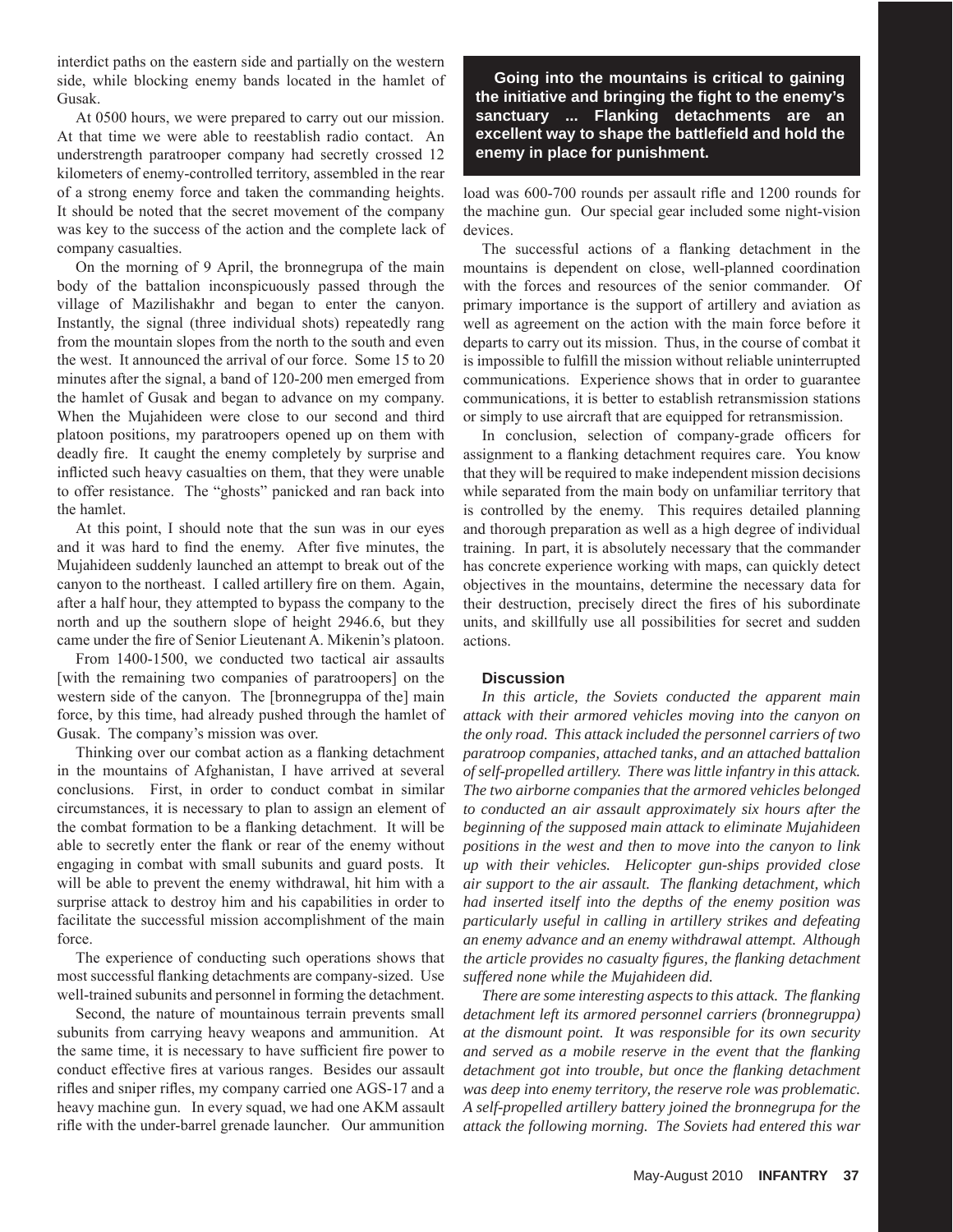*The fl anking detachment was not part of the original battalion planning and was controlled by regiment. In the interests of operational security, the company's role and presence were not disclosed to the rest of the battalion. The company was basically on its own for at least 15 hours except on-call artillery and close air support. Both require communications and were iffy at night. Communications were a problem and remain such in the mountains despite modern technology. Mountains absorb radio waves and distort GPS signals. Satellite communications are spotty and a savvy opponent could jam the GPS and satellite telephone receivers in the mountains. Ground retransmission units are hard to move, emplace and defend and retransmission aircraft are few and seem to go down for maintenance at critical points.*

*The Infantryman's load remains a problem and in Afghanistan, where the bulk of engagements are beyond 500 meters, small-caliber supersonic bullets fi red from short-barreled carbines are ineffective. The fi ght devolves to the machine gunners while the rest of the platoon tries to get involved. The Soviets issued the AK-74 with the thought that the Infantryman could now carry more ammunition. Where possible, units such as this airborne unit, went back to the longer-range, medium weight 7.62 cartridge. Still, the weapons that the airborne carried did not give it an advantage over its opponent. The airborne's position on commanding terrain did.*

*Going into the mountains is critical to gaining the initiative and bringing the fi ght to the enemy's sanctuary. Still, bulling into the mountain valleys and canyons without securing high ground or establishing a blocking force is futile. The lightly-equipped enemy will withdraw over familiar territory leaving his burdened attacker behind. Flanking detachments are an excellent way to shape the battlefi eld and hold the enemy in place for punishment.*

### **SMALL SECRETS OF GREAT MOUNTAINS**

#### **LESTER W. GRAU**

#### **Introduction**

*Usual military mountain training focuses on individual climbing skills such as placing pitons, rappelling down slopes, tying knots, ascending and descending steep rock faces or crossing loose fi elds of scree or shelves of snow. Armies, however, do not fi ght as individuals. They fi ght as units and so mountain training should concentrate on unit movement and unit fighting in the mountains. Units should learn to climb, to fire and to maneuver by teams, squads and platoons. The people who support the infantry — the gunners, the sappers, the logisticians and the transporters also need training in mountain movement and mountain combat skills. It is particularly beneficial when they accompany the Infantry for this training. Ikram Nazarov is a mountaineer instructor/trainer with over 40 years experience in military mountaineering. He was involved in training Soviet units for mountain combat during the Soviet-Afghan War and has trained Russian units for the mountains of Chechnya. Now he is working with the Army of Uzbekistan imparting mountaineering skills. He published the following article in the May 2008 issue of the Russian Armeyskiy sbornik [Army Digest]. The article demanded translation so that it can reach a wider audience. Although the Russian Army and the U.S. Army train and fi ght differently, there is much in it that is of use to the American mountain soldier.* 

**"Small Secrets of Great Mountains"** by Ikram Nazarov, *Armeyskiy sbornik (Army Digest)*, May 2008.

In the mountains, the time set to depart on a mission and to return to camp is law. If a group of mountain soldiers has not returned by the deadline, it is an emergency, and dozens, if not hundreds, of people will have to work under extreme conditions to find the "lost expedition." In general, there are strict laws in the mountains: discipline above all; never leave a comrade who has fallen off a rock face; and, if you have to, sacrifice your own life to save him.

Another rule is that the shortest soldier always leads the column and everyone else keeps in step with him. In the mountains, the pace of movement depends on stride length. If а column is led by a soldier who is six foot six, his stride length will be a lot for even for a person of average height to keep up with. A trailing short soldier will have to run, not walk. The soldier at the end of the line will soon begin to lag behind, which,by the way, is absolutely forbidden. Remember, the pace of movement must always be the same throughout the column.

Your right and left legs have different stride lengths, so in the dark or in a thick fog you will always move a little off the track. Therefore you have to adjust the direction of your movement frequently.

Mountain sickness can be a problem. There is only one way to deal with it — soldiers must train regularly at altitude over several years. Only a person who is physically fit, acclimated, and trained to fight in the mountains need not fear this sickness.

Remember, do not leave any trash whatsoever behind. It is fairly easy for an experienced enemy to determine that your unit is there and how large it is from discarded items, chocolate wrappers, and empty cans. It goes without saying that the enemy should not even guess that your group is in the mountains on a combat mission until the very last moment.

Get your soldiers accustomed to mountain wind, foul weather, sun and frost. Only then will your soldiers look on foul weather as an everyday occurrence.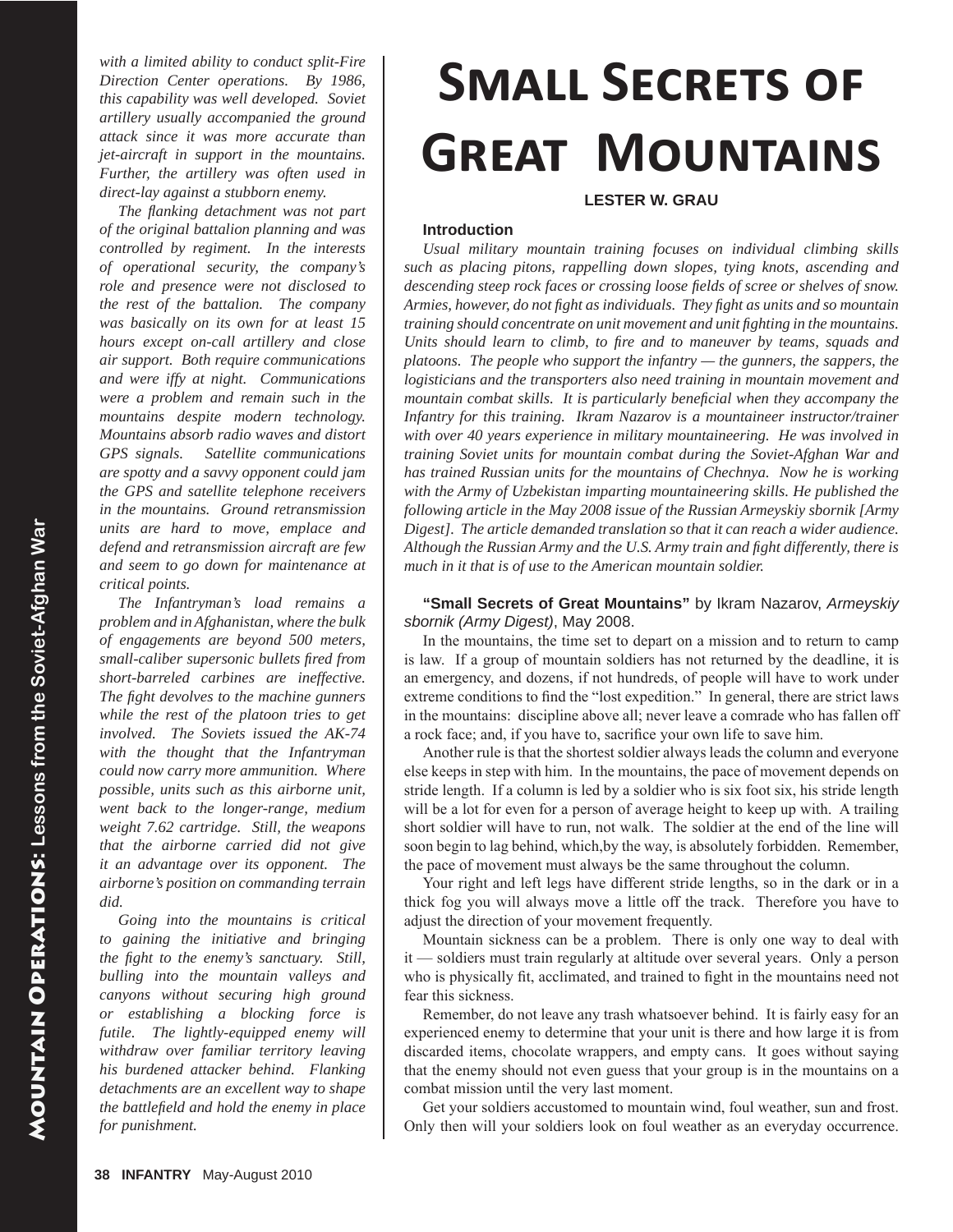This is a factor for victory in battle. Foul weather is always an obstacle to your enemy as well.

You must train your soldiers so that they automatically select the best sites and firing positions. Small-arms firing is difficult in the mountains. It is difficult to fire accurately from one rock face at another, since you have to factor in meteorological conditions and your distance perception is distorted in the mountains.

Remember that the best position for firing in the mountains is the prone position. You should always press as hard as possible against the rock face so that you are almost invisible. If, however, you decide to shoot while sitting or standing, a good shooter is sure to spot you and you can be sure he won't miss. The mountain units of foreign armies have spent years developing a well-worked-out technique for training Jägers.

What gear should you to take to the mountains? The law here is to take only the absolute necessities. Anything extra is going to be a drag on you both on the march and during the fight. I know from experience that when you first come into contact with the enemy, you will not be able to assume a firing position rapidly, much less change it. So all these jumar ascenders , descent and arresting devices, pretty backpacks with hundreds of pockets, artificial warmers, and Chinese flashlights are simply going to end up discarded in the mountains.

Remember that your gear should depend on the mountain terrain and how you're your target is located. In a combat situation, you should take a climbing rope, a 20-25 foot reepschnur, two-three carabiners, a pair of climbing irons, glasses, and a pick. The carabiners are used for descent and for a lot more. The reepschnur can be used in lieu of jumar ascenders and descenders, and the pick can do everything: cut out steps in the ice, chip a stone off a rock face, arrest a fall from a rock face, or kill the enemy in hand-to-hand combat.

Be cautious about using imported gear. I know from experience that foreign carabiners such as the French- and German-manufactured Irbit have failed when someone falls

from a rock face, if the gate has to bear the load. Remember that there is nothing better or more reliable than our Abalakovsky carabiner.

Footwear is important. In 1959, I hiked to the 22,906-foot Revolyutsiya peak in ordinary felt boots and was comfortable, but when I went up the face a second time in shoes, my feet were cold. You need to choose climbing footwear very carefully, especially when going 16-20,000 feet or higher. Above all, remember to put Tricouni nails on your hiking footwear. For example, some soldiers in Afghanistan's mountains did not put on Tricounis because they are fairly heavy and seem awkward at first. Many of these soldiers paid for this with their lives. And you will not, by the way, find better footwear than Tricouni.

With regards to cosmetics, remember that veteran mountain soldiers do not need creams, ointments or lip balm for protection against sunburn or the wind. It is only over time that wind and sun "harden" the skin and lips stop chapping. That is why I recommend that it is better to take a first-aid kit with a good variety of medications instead of cosmetics.

Under no circumstances should you take alcohol with you on a mission to the mountains. The popular belief is that it warms you up in extreme cold. Take my word for it, this is an illusion. A person who has been drinking, and is tired after a long march to boot, will sleep like the dead in the cold and will not realize that he is freezing to death.

Remember to always have a sentry in the mountains. This is critical for ensuring that you accomplish your mission and return alive. Vigilance must be at the highest level. Anyone who fought in Afghanistan knows a lot of examples of weary soldiers assigned to sentry duty who fell asleep while on watch. The result was that the sentry, along with the unit, never did wake up: the Mujahideen slaughtered the sleeping soldiers like sheep, without firing a single shot.

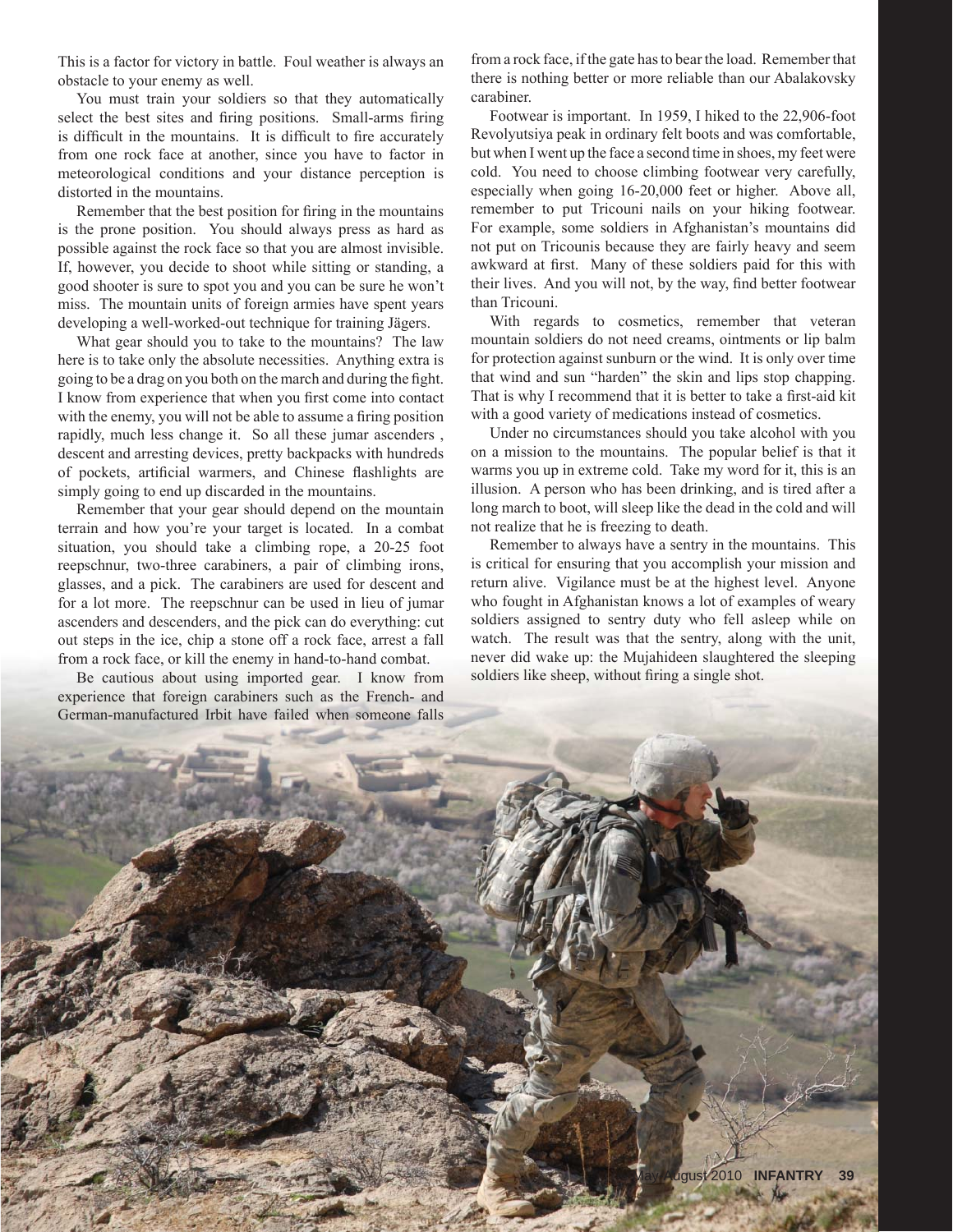And the main thing, in the mountains the commander should always be the most experienced and respected person. At least that is how it should be. Disaster is inevitable otherwise. The commander's professionalism as both a soldier and a mountaineer should therefore be head-and-shoulders above any rank-and-file soldier. This is the guarantee that all his orders will be carried out without fail.

The professionalism of the rankand-file soldier is something that he gains only through years of hard combat training and systematic drills, as well as in marches and tactical exercises. In the final analysis, this is how all soldiers learn teamwork.

Remember that there is yet another rule in the mountains. Each soldier does what he is better at doing than anyone else. The soldier who knows about radio equipment is in charge of the radio and communications. Another soldier can always manage to light a fire in the mountains. He is in charge of campfires and oil stoves. The soldier who is best at stanching blood and bandaging a wounded comrade takes care of the wounded. The best shot has the sniper rifle and so on.

#### **Discussion**

*Nazarov's tips seem like common sense, but they are common sense developed over 40 years of mountaineering experience. The ancient Roman legionaires used to call themselves "Marius' mules"[muli mariani]. The Emperor Gaius Marius (157-86 BC) initiated sweeping organizational reforms and greatly reduced the size of the logistics train by requiring each legionnaire to carry his armor, weapons, 15 days of rations (grain) and other gear. This onerous load weighed somewhere between 50 and 60 pounds. The normal day's march was about 20 miles. The Roman Legion spent little time in the mountains. Today, the American Infantryman goes into the mountains of Afghanistan carrying 85 pounds or more of lightweight gear. Afghans jokingly call the U.S. Infantry the "heavy mules." After all these centuries, the soldier's load is still important — particularly in the mountains.* 

## **MOUNTAIN RECON — RUSSIAN STYLE**

**LESTER W. GRAU**

#### **Introduction**

*Sensors are wonderful; unmanned reconnaissance planes are great. But sensors cannot detect all activity — particularly in the mountains. Heat sensors can be defeated with a piece of carpet or a space blanket. Motion sensors can be defeated by freezing in place, since many sensor platforms are noisy and readily detected. Sensors should not be the sole basis of tactical intelligence. Human intelligence, derived from the local populace, is an integral part of tactical intelligence. But the best tactical intelligence still comes from boots on the ground. Sensors can identify areas that require a closer look, but the eyes of the skilled scout are still the best way to know what is going on in the folds and recesses of the mountains.* 

*Movement in the mountains is diffi cult. It is not just the climbing and the effects of thinner air at altitude. The mountains can be a very harsh and unforgiving environment. Observation is not always enhanced by altitude and the distances are difficult to gauge by the novice. Communications and supply are difficult. The following Russian article discusses mountain conditions and movement considerations while scouting in them.* 

#### **You're Not On The Plains Here: Combat Experience of Reconnaissance Units in Mountainous Terrain** by Colonel Michael Panov

How reconnaissance groups move around in mountainous terrain is very different from how they move on level ground. In the mountains, they will encounter rapid rivers, cliffs, impassable ravines, ranges, mountain passes, and icy and snowy slopes. The scouts will face rockfalls and ice or snow avalanches. Severe climatic conditions (hurricane-force winds, thunderstorms, gales) in mountainous areas can negatively impact a reconnaissance group's operational capability since changes in weather fatigue them and the hot sun of the mountains make it hard to rest normally during the daytime.

However, in spite of the scouts' enormous difficulties in the mountains, it is precisely the mountain conditions that provide maximum stealth for setting up camp and moving to combat locations. This material will deal with how to move about correctly in mountain terrain and put its advantages to maximum use.

To operate successfully in the mountains, scouts need to be specially trained in conditions that most closely approximate the conditions of the locality in which they will have to operate behind enemy lines. From the standpoint of ease of movement, mountain terrain can tentatively be divided into: foothills (600-1,800 meters above sea level), mountain (1,800-3,000 m), and high mountain areas (3,000 and above). Although tentative, this division is important when evaluating mountain terrain for reconnaissance actions.

Frequent and drastic temperature change in the mountains produces phenomena that are very dangerous for scouts, which is why they have to be able to use different external signs to identify these phenomena and take timely safety measures. Above all, the scouts must be able to determine in a timely fashion that inclement weather — thunderstorms, gales, snowstorms, etc. — is approaching. Each scout should be familiar with the mountain climate and be able to take timely protective measures.

Solar radiation is much stronger in mountains than on plains and it increases with elevation. Ultraviolet rays greatly affect the human body. Sunburn is possible. The sun's rays harm the retina, causing acute pain and at times even temporary blindness. Sun glasses should be used to protect the eyes. The face should be protected with widebrimmed headgear or gauze covering mask; breaks and rests should be taken in the shade.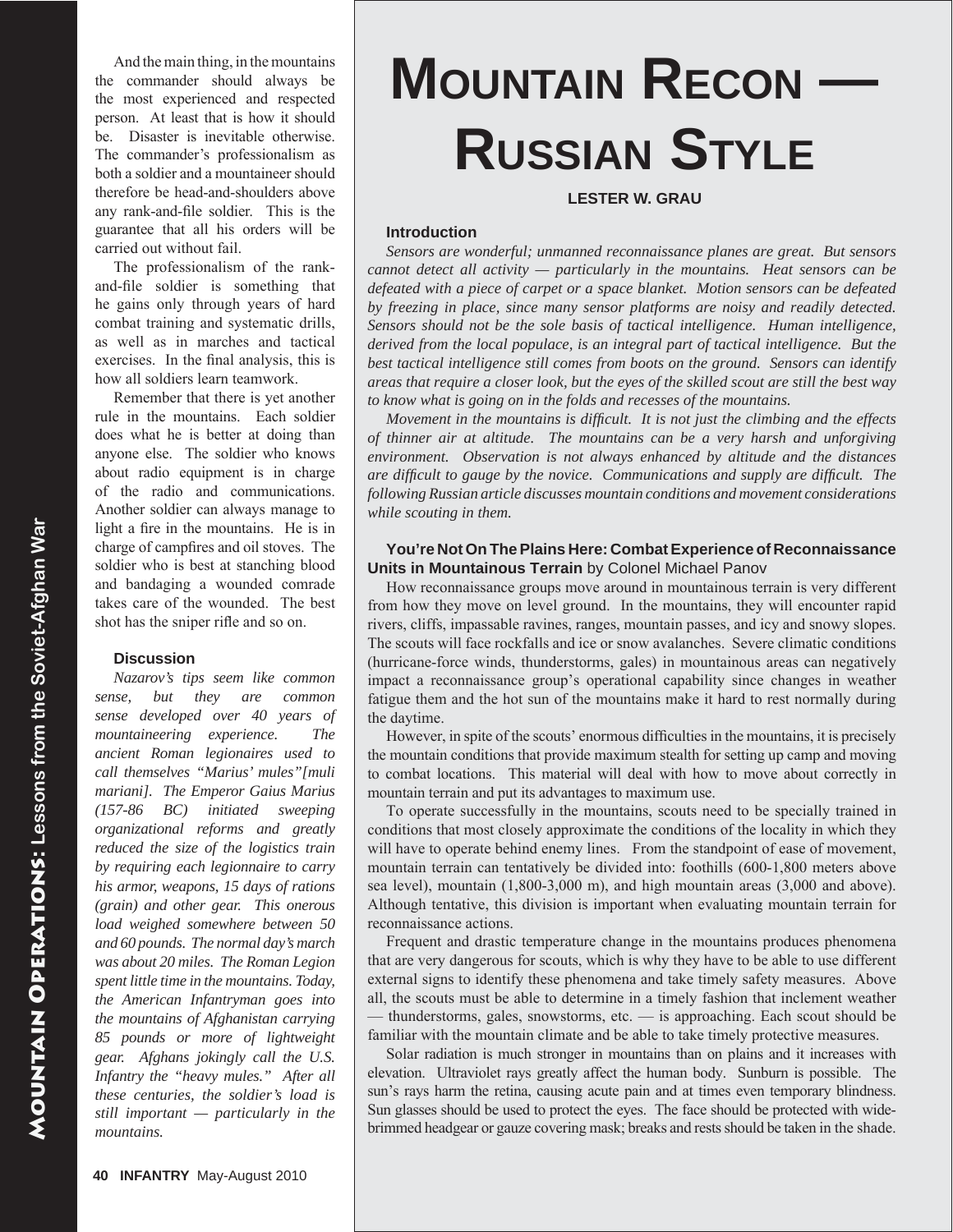Thunderstorms create the risk of being struck by lightning, especially when scouts are on the crest of a slope, hilltop, or ledge. When a thunderstorm is approaching, you should seek cover in a cave or snow pit. Do not get under single overhanging rocks. Large metallic articles should be set apart and covered during a thunderstorm.

If the situation does not allow the scouts to wait out the storm because they have to "shake off" an enemy tail, they should continue along icy or snowy slopes, where there is less danger of being struck by a bolt of lightning, although a new danger arises – that of ice or snow avalanches.

Thunderstorms are usually accompanied by heavy rain or snowstorms, which makes it difficult and very dangerous to move in the mountains because the grassy slopes (rocks) become slippery. Rain can trigger rock falls and snow (ice) avalanches. You need to move carefully in these conditions and keep a close watch on all sides. It is known that atmospheric discharges more commonly strike tall, solitary trees. To seek cover under them from a thunderstorm is to subject oneself to danger.

Snowfall in the mountains makes it difficult to take one's bearings and visually monitor the terrain, which could mean falling completely unexpectedly into a deep snow-covered fracture. Snowfall raises the risk of snow slides. Snow can penetrate clothes and cause cold weather injury. It makes sense to seek cover and wait out heavy snowfall.

Special care, belay and self-belay should be practiced if it is necessary to continue to move during a snowstorm. Snow slides are most likely on moderately steep slopes because snow does not usually stick on very steep slopes. There could be slides from smooth rocky slopes as well as from smooth slopes covered by tall grass. With thaw, rain, or a warm wind, the mass of snow that has accumulated in the mountains begins to melt and breaks away, forming wet snow slides. Slideprone regions can be identified by dug-out channels, broken trees and shrubs, and large piles of snow at the base of a slope. These areas should be circumvented. If it is not possible to circumvent, the snow should be tested for firmness. The recommended method is to move along one route, following in each other's footsteps, in single file, with more distance (fivesix meters) between the men.

If a scout does find himself in a slide, he should do everything to remain on the surface of the moving snow and

immediately close his nose and mouth so as not to be suffocated by snow powder. If, despite his efforts, a scout is engulfed by snow, he should assume a vertical position and work vigorously to make a space for air around his mouth and chest, and then try to burrow to the snow surface by expanding the space.

Thin air is one of the numerous difficulties that are encountered in mountain conditions. Scouts who have not been properly trained or acclimated to the elevation experience oxygen deprivation, which causes "altitude sickness," accompanied by breathlessness, headache, nausea, vomiting, and so on. Thin air weakens the joints of the arms and legs, which could easily result in dislocation of the leg or arm even from a minor fall.

Rock falls are most dangerous after sunset and in the first few hours after sunrise. Rock fall-prone areas can be identified by rock piles at the foot of slopes, visible furrows from tumbling rocks, and scree and dust on ledges. Dangerous areas should be negotiated quickly, one by one, moving from cover to cover and keeping an eye on the slopes above.

The chief causes of ice avalanches are drastic temperature changes in the mountains and the weight of masses of ice. To be safe, areas of possible avalanches should be traversed early in the morning when packed ice stays in place. These areas should be negotiated quickly and one at a time.

After protracted rain and abundant snow thaw in the mountains, the upper soil layer becomes waterlogged. In some areas there is a build-up of semi-liquid masses of water, sand, pebbles, dirt, rock fragments, and so on. These masses of dirt and stones (mud-rock flow) sometimes slide down the slopes and along the valleys. A mudslide usually moves slowly, but on occasion it can fall without warning, sweeping away everything in its path. It is easy to identify mudslide-prone areas because of the accumulation of dirt, stones, and scree in the mountain valleys and at the foot of slopes.

There are other difficulties in addition to the ones mentioned above, first and foremost orientation difficulties. It is difficult to take one's bearings in the mountains, even with a map and compass. When choosing a direction on a map, it should be borne in mind that distances measured on a map are roughly 8-10 percent less than in actuality because a map shows a projection rather than the actual distance; neither does it take into account possible deviations from the planned route.

It is difficult and dangerous to march at night in mountainous areas, especially where there are no roads or trails. Moving